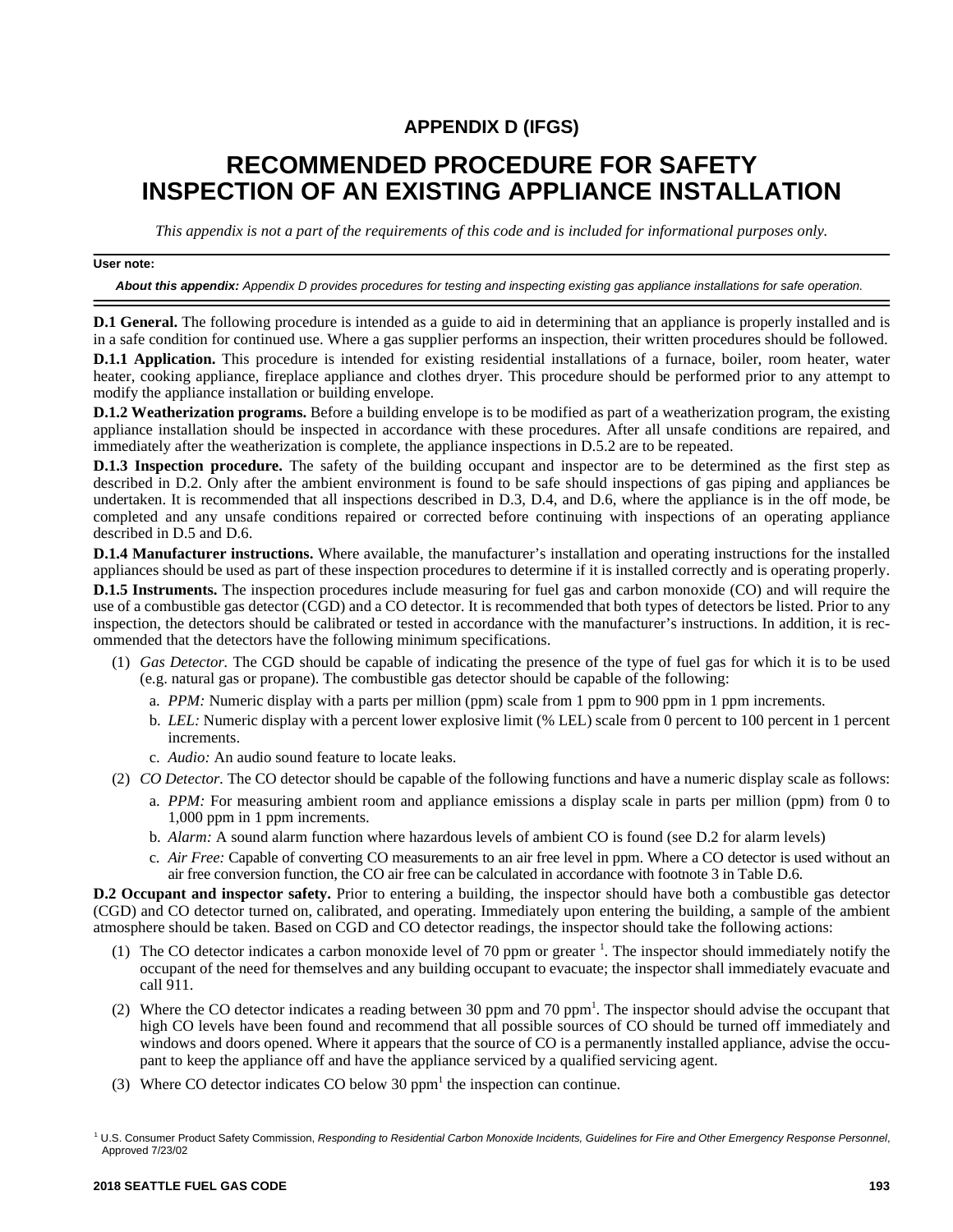- (4) The CGD indicates a combustible gas level of 20% LEL or greater. The inspector should immediately notify the occupant of the need for themselves and any building occupant to evacuate; the inspector shall immediately evacuate and call 911.
- (5) The CGD indicates a combustible gas level below 20% LEL, the inspection can continue.

If during the inspection process it is determined a condition exists that could result in unsafe appliance operation, shut off the appliance and advise the owner of the unsafe condition. Where a gas leak is found that could result in an unsafe condition, advise the owner of the unsafe condition and call the gas supplier to turn off the gas supply. The inspector should not continue a safety inspection on an operating appliance, venting system, and piping system until repairs have been made.

## **D.3 Gas piping and connection inspections.**

(1) *Leak Checks.* Conduct a test for gas leakage using either a non-corrosive leak detection solution or a CGD confirmed with a leak detection solution.

The preferred method for leak checking is by use of gas leak detection solution applied to all joints. This method provides a reliable visual indication of significant leaks.

The use of a CGD in its audio sensing mode can quickly locate suspect leaks but can be overly sensitive indicating insignificant and false leaks. All suspect leaks found through the use of a CGD should be confirmed using a leak detection solution.

Where gas leakage is confirmed, the owner should be notified that repairs must be made. The inspection should include the following components:

- a. All gas piping fittings located within the appliance space.
- b. Appliance connector fittings.
- c. Appliance gas valve/regulator housing and connections.
- (2) *Appliance Connector*. Verify that the appliance connection type is compliant with Section 411 of the *International Fuel Gas Code*. Inspect flexible appliance connections to determine if they are free of cracks, corrosion and signs of damage. Verify that there are no uncoated brass connectors. Where connectors are determined to be unsafe or where an uncoated brass connector is found, the appliance shutoff valve should be placed in the off position and the owner notified that the connector must be replaced.
- (3) *Piping Support*. Inspect piping to determine that it is adequately supported, that there is no undue stress on the piping, and if there are any improperly capped pipe openings.
- (4) *Bonding*. Verify that the electrical bonding of gas piping is compliant with Section 310 of the *International Fuel Gas Code*.

**D.4 Inspections to be performed with the appliance not operating.** The following safety inspection procedures are performed on appliances that are not operating. These inspections are applicable to all appliance installations.

- (1) *Preparing for Inspection*. Shut off all gas and electrical power to the appliances located in the same room being inspected. For gas supply, use the shutoff valve in the supply line or at the manifold serving each appliance. For electrical power, place the circuit breaker in the off position or remove the fuse that serves each appliance. A lock type device or tag should be installed on each gas shutoff valve and at the electrical panel to indicate that the service has been shut off for inspection purposes.
- (2) *Vent System Size and Installation*. Verify that the existing venting system size and installation are compliant with Chapter 5 of the *International Fuel Gas Code*. The size and installation of venting systems for other than natural draft and Category I appliances should be in compliance with the manufacturer's installation instructions. Inspect the venting system to determine that it is free of blockage, restriction, leakage, corrosion, and other deficiencies that could cause an unsafe condition. Inspect masonry chimneys to determine if they are lined. Inspect plastic venting system to determine that it is free of sagging and it is sloped in an upward direction to the outdoor vent termination.
- (3) *Combustion Air Supply*. Inspect provisions for combustion air as follows:
	- a. *No Direct-vent Appliances*. Determine that non-direct vent appliance installations are compliant with the combustion air requirements in Section 304 of the *International Fuel Gas Code*. Inspect any interior and exterior combustion air openings and any connected combustion air ducts to determine that there is no blockage, restriction, corrosion or damage. Inspect to determine that the upper horizontal combustion air duct is not sloped in a downward direction toward the air supply source.

<sup>&</sup>lt;sup>1</sup> U.S. Consumer Product Safety Commission, Responding to Residential Carbon Monoxide Incidents, Guidelines For Fire and Other Emergency Response Personnel, Approved 7/23/02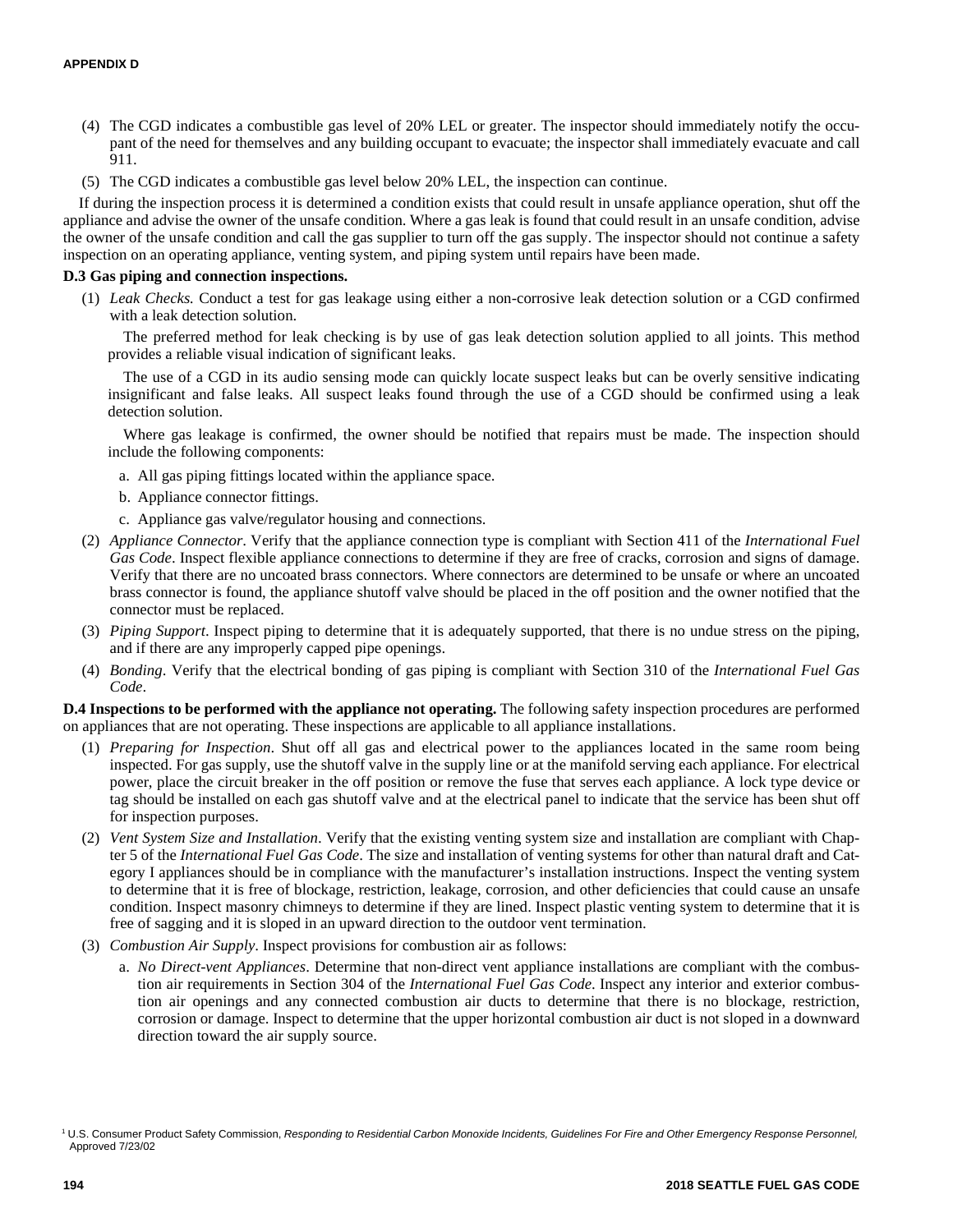- b. *Direct Vent Appliances*. Verify that the combustion air supply ducts and pipes are securely fastened to direct vent appliance and determine that there are no separations, blockage, restriction, corrosion or other damage. Determine that the combustion air source is located in the outdoors or to areas that freely communicate to the outdoors.
- c. *Unvented Appliances*. Verify that the total input of all unvented room heaters and gas-fired refrigerators installed in the same room or rooms that freely communicate with each other does not exceed 20 Btu/hr/ft<sup>3</sup>.
- (4) *Flooded Appliances*. Inspect the appliance for signs that the appliance may have been damaged by flooding. Signs of flooding include a visible water submerge line on the appliance housing, excessive surface or component rust, deposited debris on internal components, and mildew-like odor. Inform the owner that any part of the appliance control system and any appliance gas control that has been under water must be replaced. All flood-damaged plumbing, heating, cooling and electrical appliances should be replaced.
- (5) *Flammable Vapors*. Inspect the room/space where the appliance is installed to determine if the area is free of the storage of gasoline or any flammable products such as oil-based solvents, varnishes or adhesives. Where the appliance is installed where flammable products will be stored or used, such as a garage, verify that the appliance burner(s) is a minimum of 18" above the floor unless the appliance is listed as flammable vapor ignition resistant.
- (6) *Clearances to Combustibles*. Inspect the immediate location where the appliance is installed to determine if the area is free of rags, paper or other combustibles. Verify that the appliance and venting system are compliant with clearances to combustible building components in accordance with Sections 305.8, 501.15.4, 502.5, 503.6.2, 503.10.5 and other applicable sections of Section 503.
- (7) *Appliance Components.* Inspect internal components by removing access panels or other components for the following:
	- a. Inspect burners and crossovers for blockage and corrosion. The presence of soot, debris, and signs of excessive heating are potential indicators of incomplete combustion caused by blockage or improper burner adjustments.
	- b. Metallic and non-metallic hoses for signs of cracks, splitting, corrosion, and lose connections.
	- c. Signs of improper or incomplete repairs
	- d. Modifications that override controls and safety systems
	- e. Electrical wiring for loose connections; cracks, missing or worn electrical insulation; and indications of excessive heat or electrical shorting. Appliances requiring an external electrical supply should be inspected for proper electrical connection in accordance with the National Electric Code.
- (8) *Placing Appliances Back in Operation*. Return all inspected appliances and systems to their preexisting state by reinstalling any removed access panels and components. Turn on the gas supply and electricity to each appliance found in safe condition. Proceed to the operating inspections in D.5 through D.6.

**D.5 Inspections to be performed with the Appliance Operating.** The following safety inspection procedures are to be performed on appliances that are operating where there are no unsafe conditions or where corrective repairs have been completed.

### **D.5.1 General Appliance Operation.**

(1) *Initial Startup*. Adjust the thermostat or other control device to start the appliance. Verify that the appliance starts up normally and is operating properly.

Determine that the pilot(s), where provided, is burning properly and that the main burner ignition is satisfactory, by interrupting and re-establishing the electrical supply to the appliance in any convenient manner. If the appliance is equipped with a continuous pilot(s), test all pilot safety devices to determine whether they are operating properly by extinguishing the pilot(s) when the main burner(s) is off and determining, after 3 minutes, that the main burner gas does not flow upon a call for heat. If the appliance is not provided with a pilot(s), test for proper operation of the ignition system in accordance with the appliance manufacturer's lighting and operating instructions.

- (2) *Flame Appearance*. Visually inspect the flame appearance for proper color and appearance. Visually determine that the main burner gas is burning properly (i.e., without floating, lifting, or flashback). Adjust the primary air shutter as required. If the appliance is equipped with high and low flame controlling or flame modulation, check for proper main burner operation at low flame.
- (3) *Appliance Shutdown*. Adjust the thermostat or other control device to shut down the appliance. Verify that the appliance shuts off properly.

**D.5.2 Test for Combustion Air and Vent Drafting for Natural Draft and Category I Appliances.** Combustion air and vent draft procedures are for natural draft and category I appliances equipped with a draft hood and connected to a natural draft venting system.

(1) *Preparing for Inspection*. Close all exterior building doors and windows and all interior doors between the space in which the appliance is located and other spaces of the building that can be closed. Turn on any clothes dryer. Turn on any exhaust fans, such as range hoods and bathroom exhausts, so they will operate at maximum speed. Do not operate a summer exhaust fan. Close fireplace dampers and any fireplace doors.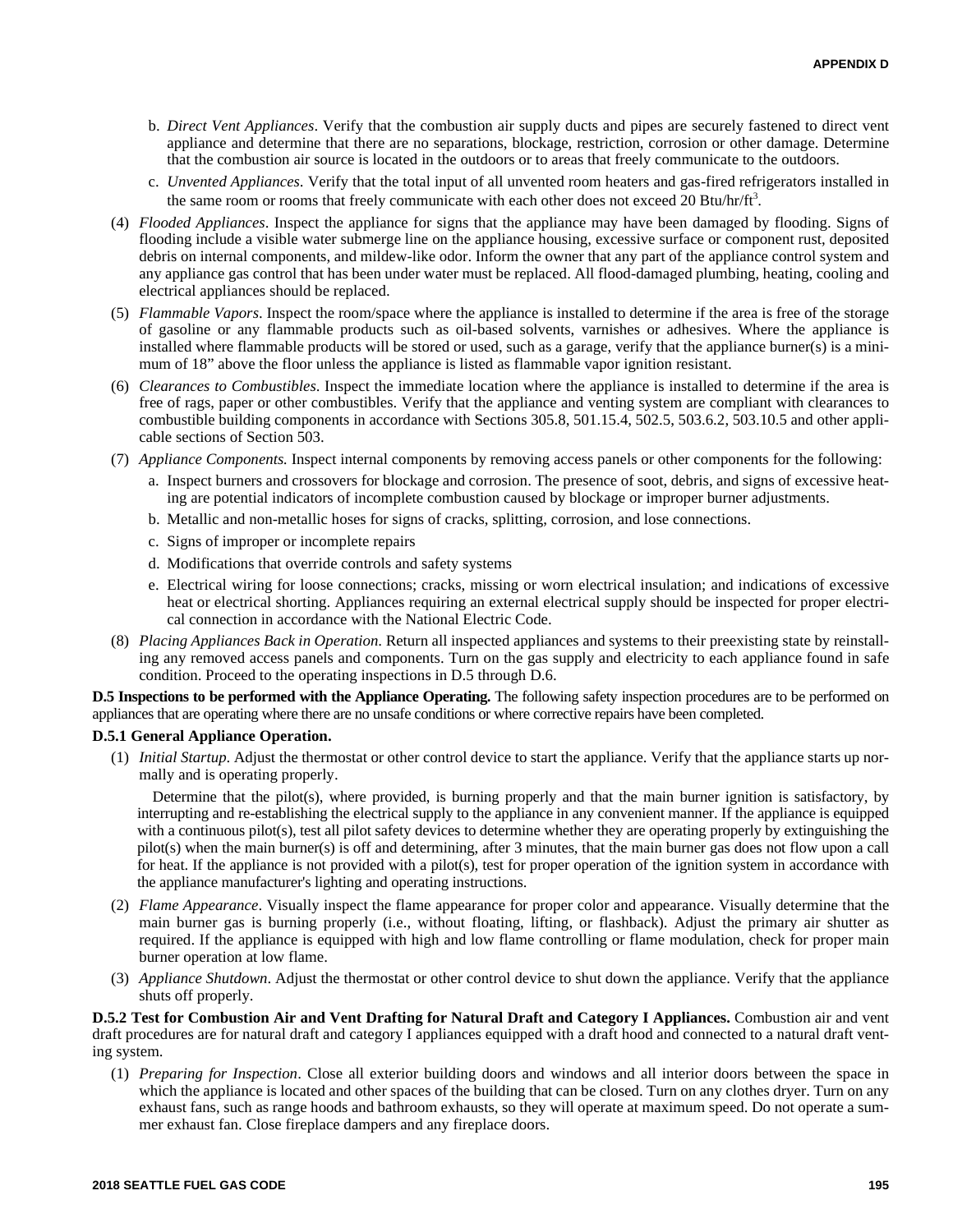#### **APPENDIX D**

- (2) *Placing the Appliance in Operation*. Place the appliance being inspected in operation. Adjust the thermostat or control so the appliance will operate continuously.
- (3) *Spillage Test*. Verify that all appliances located within the same room are in their standby mode and ready for operation. Follow lighting instructions for each appliance as necessary. Test for spillage at the draft hood relief opening as follows:
	- a. After 5 minutes of main burner operation, check for spillage using smoke.
	- b. Immediately after the first check, turn on all other fuel gas burning appliances within the same room so they will operate at their full inputs and repeat the spillage test.
	- c. Shut down all appliances to their standby mode and wait for 15 minutes.
	- d. Repeat the spillage test steps a through c on each appliance being inspected.
- (4) *Additional Spillage Tests.* Determine if the appliance venting is impacted by other door and air handler settings by performing the following tests.
	- a. Set initial test condition in accordance with D.5.2 (1).
	- b. Place the appliance(s) being inspected in operation. Adjust the thermostat or control so the appliance(s) will operate continuously.
	- c. Open the door between the space in which the appliance(s) is located and the rest of the building. After 5 minutes of main burner operation, check for spillage at each appliance using smoke.
	- d. Turn on any other central heating or cooling air handler fan that is located outside of the area where the appliances are being inspected. After 5 minutes of main burner operation, check for spillage at each appliance using smoke. The test should be conducted with the door between the space in which the appliance(s) is located and the rest of the building in the open and in the closed position.
- (5) Return doors, windows, exhaust fans, fireplace dampers, and any other fuel gas burning appliance to their previous conditions of use.
- (6) If, after completing the spillage test it is believed sufficient combustion air is not available, the owner should be notified that an alternative combustion air source is needed in accordance with Section 304 of the *International Fuel Gas Code*. Where it is believed that the venting system does not provide adequate natural draft, the owner should be notified that alternative vent sizing, design or configuration is needed in accordance with Chapter 5 of the *International Fuel Gas Code*. If spillage occurs, the owner should be notified as to its cause, be instructed as to which position of the door (open or closed) would lessen its impact, and that corrective action by a HVAC professional should be taken.

**D.6 Appliance-Specific Inspections.** The following appliance-specific inspections are to be performed as part of a complete inspection. These inspections are performed either with the appliance in the off or standby mode (indicated by "*OFF*") or on an appliance that is operating (indicated by "*ON*"). The CO measurements are to be undertaken only after the appliance is determined to be properly venting. The CO detector should be capable of calculating CO emissions in ppm air free.

- (1) Forced Air Furnaces:
	- a. OFF. Verify that an air filter is installed and that it is not excessively blocked with dust.
	- b. OFF. Inspect visible portions of the furnace combustion chamber for cracks, ruptures, holes, and corrosion. A heat exchanger leakage test should be conducted.
	- c. ON. Verify both the limit control and the fan control are operating properly. Limit control operation can be checked by blocking the circulating air inlet or temporarily disconnecting the electrical supply to the blower motor and determining that the limit control acts to shut off the main burner gas.
	- d. ON. Verify that the blower compartment door is properly installed and can be properly re-secured if opened. Verify that the blower compartment door safety switch operates properly.
	- e. ON. Check for flame disturbance before and after blower comes on which can indicate heat exchanger leaks.
	- f. ON. Measure the CO in the vent after 5 minutes of main burner operation. The CO should not exceed threshold in Table D.6.
- (2) Boilers:
	- a. OFF and ON. Inspect for evidence of water leaks around boiler and connected piping.
	- b. ON. Verify that the water pumps are in operating condition. Test low water cutoffs, automatic feed controls, pressure and temperature limit controls, and relief valves in accordance with the manufacturer's recommendations to determine that they are in operating condition.
	- c. ON. Measure the CO in the vent after 5 minutes of main burner operation. The CO should not exceed threshold in Table D.6.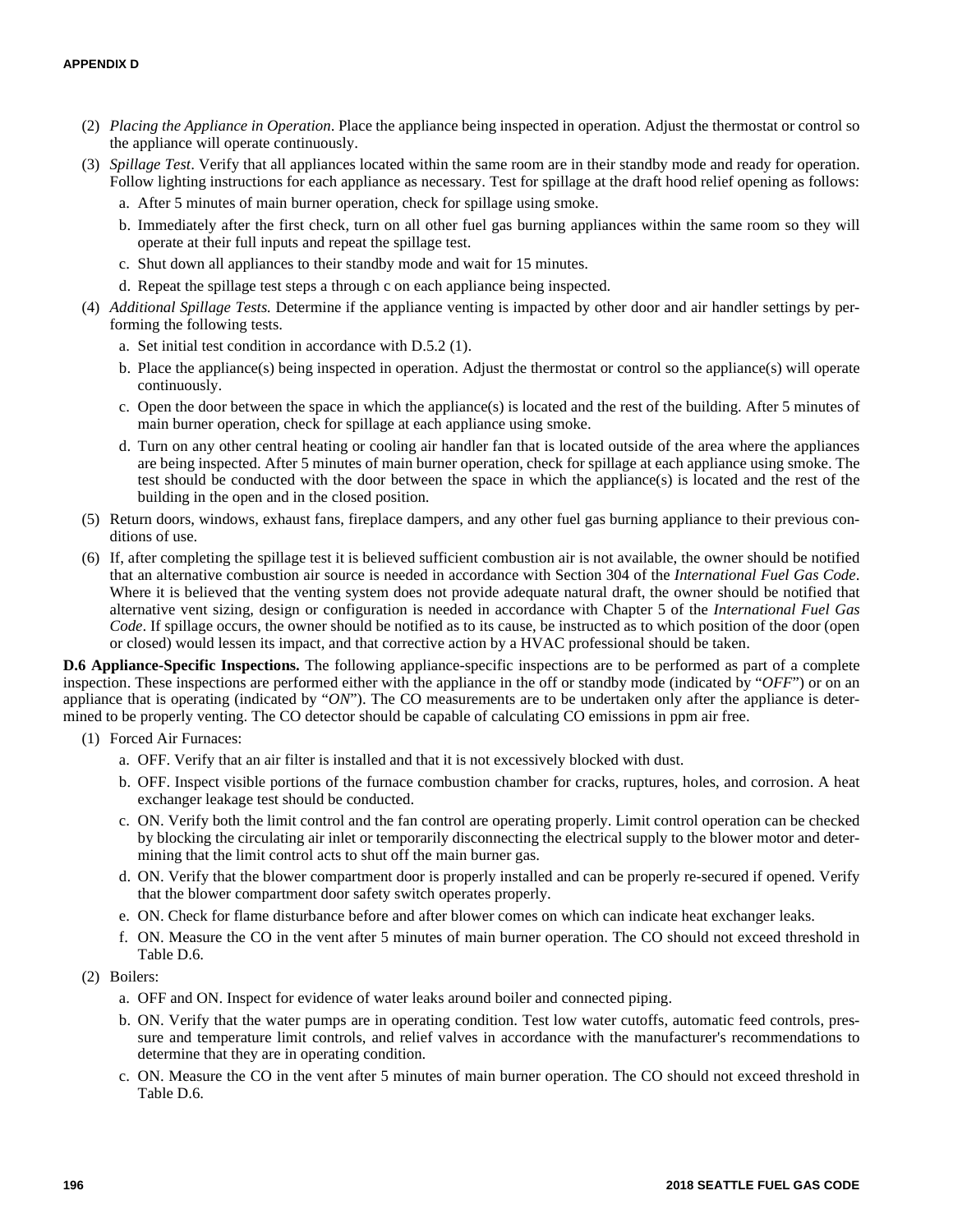- (3) Water Heaters:
	- a. OFF. Verify that the pressure-temperature relief valve is in operating condition. Water in the heater should be at operating temperature.
	- b. OFF. Verify that inspection covers, glass, and gaskets are intact and in place on a flammable vapor ignition resistant (FVIR) type water heater.
	- c. ON. Verify that the thermostat is set in accordance with the manufacturer's operating instructions and measure the water temperature at the closest tub or sink to verify that it is no greater than 120°F.
	- d. OFF. Where required by the local building code in earthquake prone locations, inspect that the water heater is secured to the wall studs in two locations (high and low) using appropriate metal strapping and bolts.
	- e. ON. Measure the CO in the vent after 5 minutes of main burner operation. The CO should not exceed threshold in Table D.6.
- (4) Cooking Appliances:
	- a. OFF. Inspect oven cavity and range-top exhaust vent for blockage with aluminum foil or other materials.
	- b. OFF. Inspect cook top to verify that it is free from a build-up of grease.
	- c. ON. Measure the CO above each burner and at the oven exhaust vents after 5 minutes of burner operation. The CO should not exceed threshold in Table D.6.
- (5) Vented Room Heaters:
	- a. OFF. For built-in room heaters and wall furnaces, inspect that the burner compartment is free of lint and debris.
	- b. OFF. Inspect that furnishings and combustible building components are not blocking the heater.
	- c. ON. Measure the CO in the vent after 5 minutes of main burner operation. The CO should not exceed threshold in Table D.6.
- (6) Vent-free (Unvented) Heaters:
	- a. OFF. Verify that the heater input is not more than 40,000 Btu input, but not more than 10,000 Btu where installed in a bedroom, and 6,000 Btu where installed in a bathroom.
	- b. OFF. Inspect the ceramic logs provided with gas log type vent free heaters that they are properly located and aligned.
	- c. OFF. Inspect the heater that it is free of excess lint build-up and debris.
	- d. OFF. Verify that the oxygen depletion safety shutoff system has not been altered or bypassed.
	- e. ON. Verify that the main burner shuts down within 3 minutes by extinguishing the pilot light. The test is meant to simulate the operation of the oxygen depletion system (ODS).
	- f. ON. Measure the CO after 5 minutes of main burner operation. The CO should not exceed threshold in Table D.6.
- (7) Gas Log Sets and Gas Fireplaces:
	- a. OFF. For gas logs installed in wood burning fireplaces equipped with a damper, verify that the fireplace damper is in a fixed open position.
	- b. ON. Measure the CO in the firebox (log sets installed in wood burning fireplaces or in the vent (gas fireplace) after 5 minutes of main burner operation. The CO should not exceed threshold in Table D.6.
- (8) Gas Clothes Dryer:
	- a. OFF. Where installed in a closet, verify that a source of make-up air is provided and inspect that any make-up air openings, louvers, and ducts are free of blockage.
	- b. OFF. Inspect for excess amounts of lint around the dryer and on dryer components. Inspect that there is a lint trap properly installed and it does not have holes or tears. Verify that it is in a clean condition.
	- c. OFF. Inspect visible portions of the exhaust duct and connections for loose fittings and connections, blockage, and signs of corrosion. Verify that the duct termination is not blocked and that it terminates in an outdoor location. Verify that only approved metal vent ducting material is installed (plastic and vinyl materials are not approved for gas dryers).
	- d. ON. Verify mechanical components including drum and blower are operating properly.
	- e. ON. Operate the clothes dryer and verify that exhaust system is intact and exhaust is exiting the termination.
	- f. ON. Measure the CO at the exhaust duct or termination after 5 minutes of main burner operation. The CO should not exceed threshold in Table D.6.